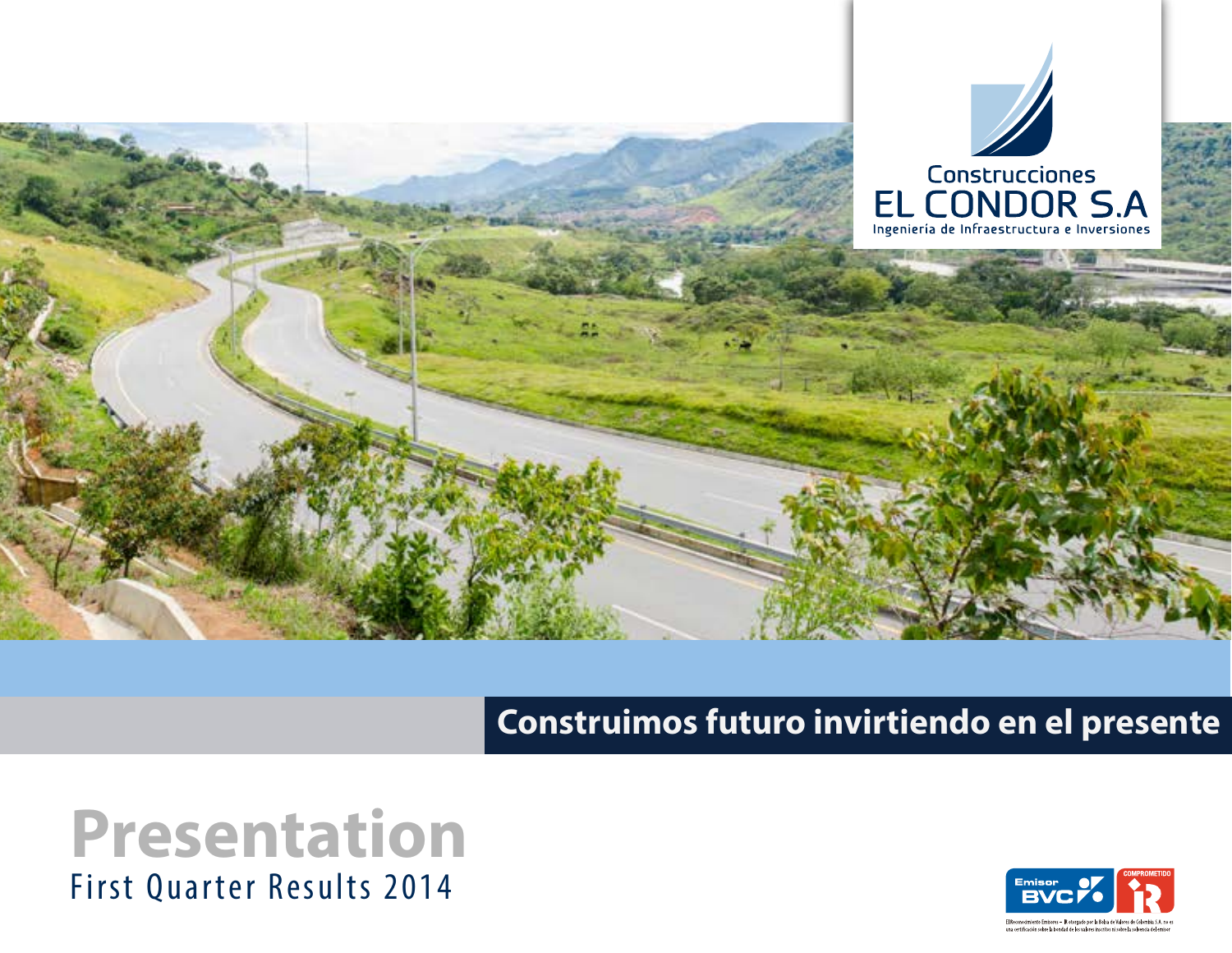

**Presentation EL CONDOR S.A** First Quarter Results 2014

2. Industry

3. Financial results

4.Construction (part 1). Backlog

5. Investment portfolio(part 2)

6. Pipeline

7. Ownership structure and free float evolution

8. Share performance

9. Events after the financial closure of Q1

# Outline 1. Major events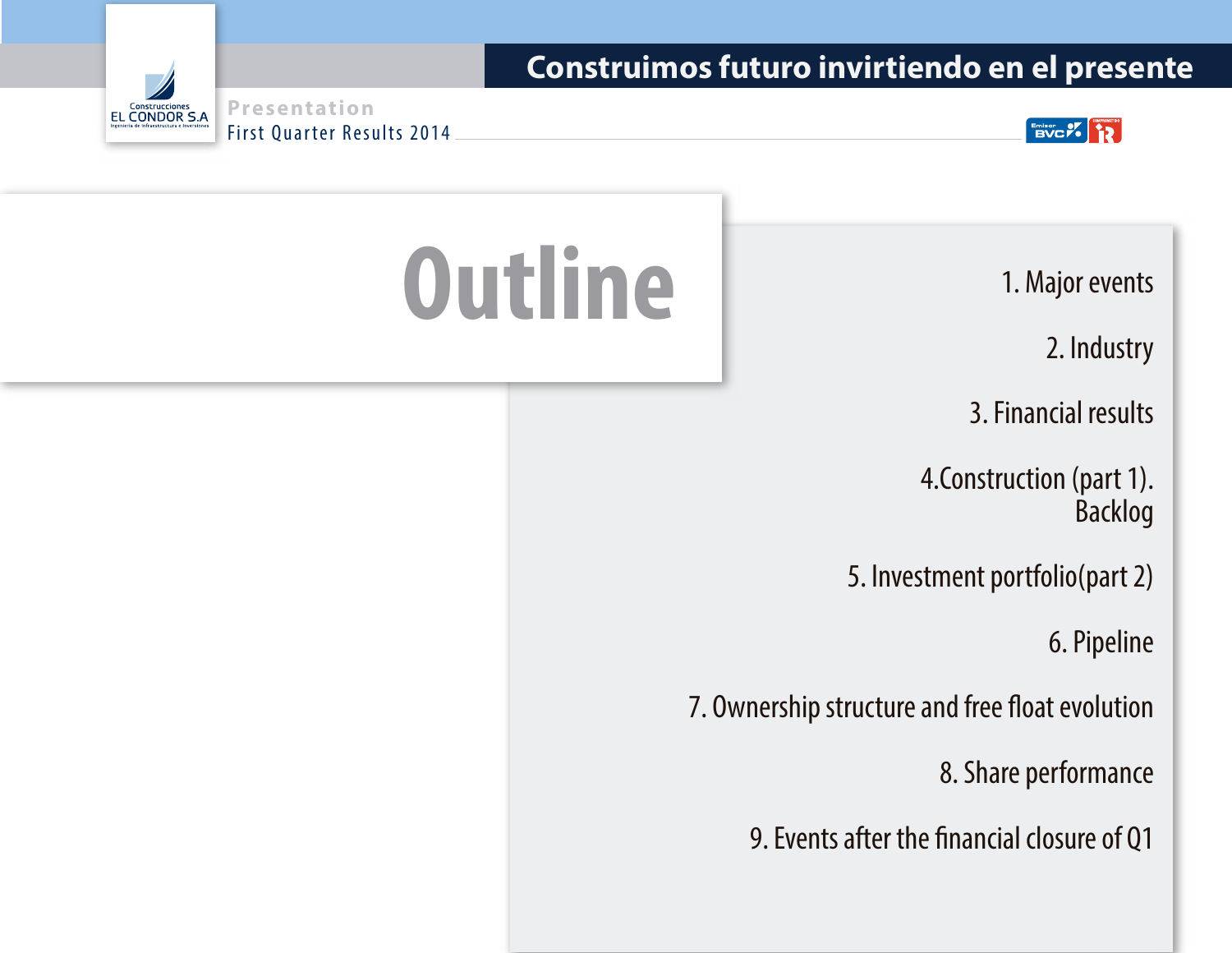



#### **1. Major Events**

We signed Contract No. 105 of 2014 for \$39,534 millions with the Adaptation Fund, with the purpose to serve critical sites on the road El Tigre - Santa Fe de Antioquia, in the Department of Antioquia.

The bidding group, which our company belongs to, was short-listed for the project Autopista al Mar 1.

Approval of changes to the organizational structure of our company in order to create a new strategic position level called New Business Manager.

By Resolution No. 112 – 0874 on March 14, 2014, was approved the modifying of the environmental license for El Túnel de Oriente.

The Shareholders meeting unanimously approved the distribution proposed of profits by dividend in cash, the amount of net income for the year 2013, equivalent to \$ 18,954,072,060 COP. The dividend per share will be \$ 33 COP and will be paid in cash, in 3 equal fee of \$ 11 each, payable on April 11, 2014, on July 18, 2014, and November 18, 2014.

Settlement of the concession contract No. 128 - 99 of 1999 worth 300,345.75 SMMLV held between el departamento del Cesar and Concesión Red Vial del Cesar SAS, a subsidiary company.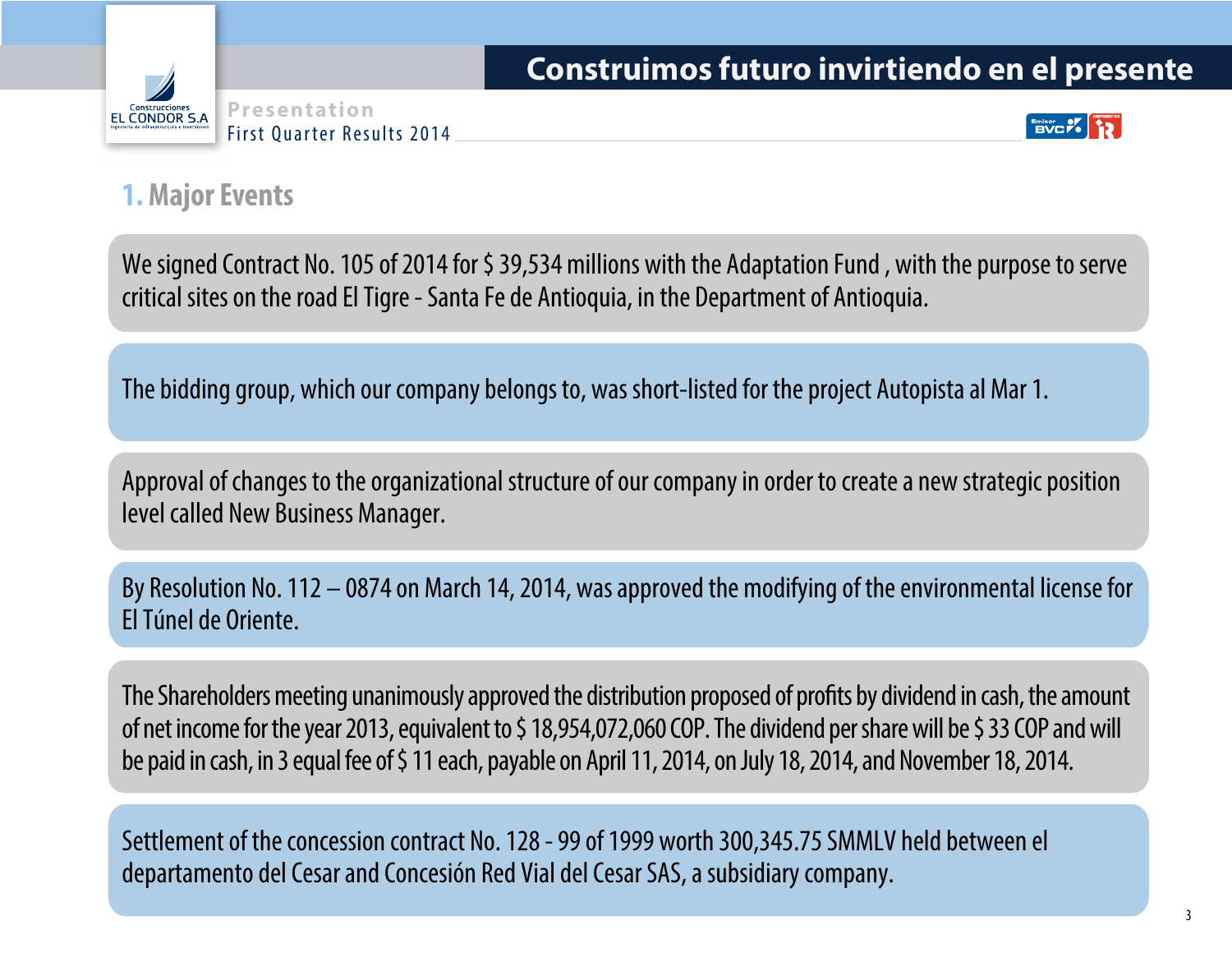

 $\left[\begin{array}{c}\n\text{Fmlsor} \\
\text{BVC} \\
\end{array}\right]$  $\ddot{12}$ 

#### **2. Industry**

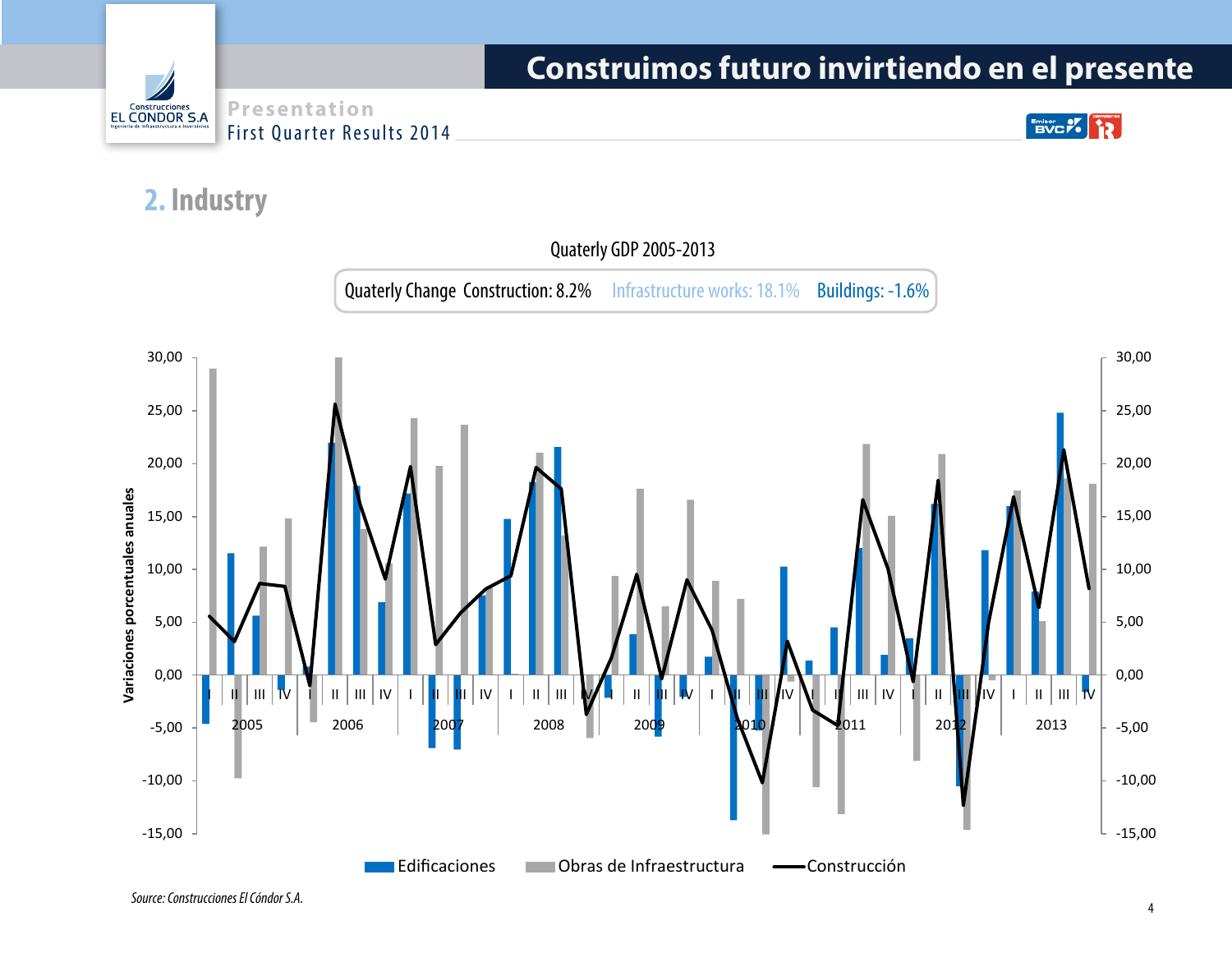



Emiser of BVC Po

#### **3. Financial Results** Operating and Total results – first quarter 2014

|                                | <b>1 Quarter 2014</b> | <b>1 Quarter 2013</b> | Cange |
|--------------------------------|-----------------------|-----------------------|-------|
| <b>Operating Revenues</b>      | 86,682                | 65,123                | 33%   |
| <b>Operating Costs</b>         | 69,881                | 51,802                | 35%   |
| <b>Gross Profit</b>            | 16,801                | 13,321                | 26%   |
| <b>Administrative Expenses</b> | 3,541                 | 3,687                 | $-4%$ |
| <b>Operating Profit</b>        | 13,260                | 9,634                 | 38%   |

Amounts in million COP

#### **Operating revenues**

Mainly driven by Transversal de las Américas and Dabeiba-Santa fe de Antioquia

#### **Administrative expenses reduction**

Fee: investments in initial studies and designs of private initiative projects currently in feasibility stage.

| <b>Construction Services</b>       | <b>1 Quarter 2014</b> | <b>1 Quarter 2013</b> | Cange  |
|------------------------------------|-----------------------|-----------------------|--------|
| <b>Operating Revenues</b>          | 86,682                | 65,123                | 33%    |
| <b>Other Construction Revenues</b> | 2,779                 | 12,424                | $-78%$ |
| <b>Total Construction Revanues</b> | 89,461                | 77,547                | 15%    |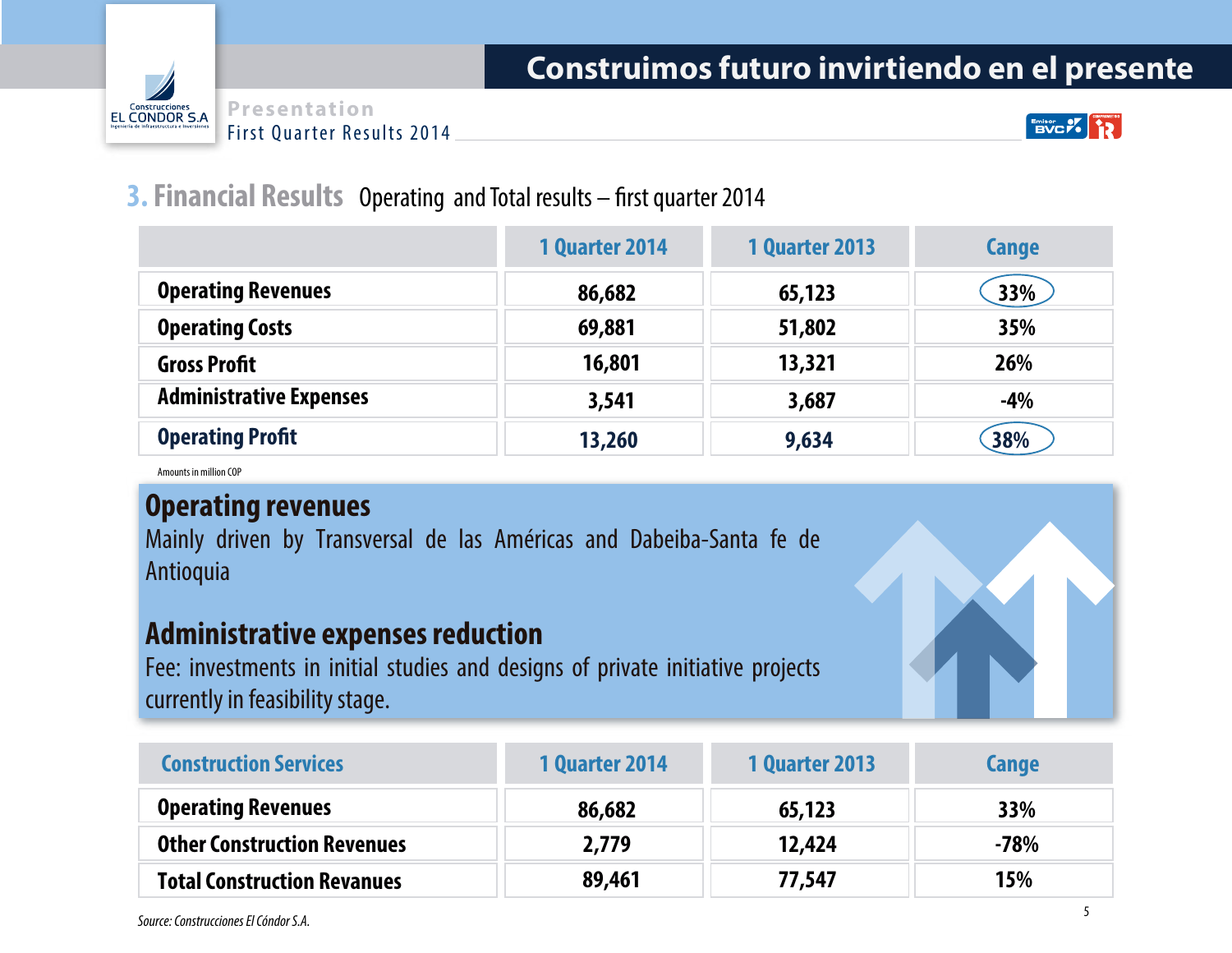

Emisor OV COMPROMETRO

#### **3. Financial Results** Operating and Total results - first quarter 2014

|                                                 | <b>1 Quarter 2014</b> | <b>1 Quarter 2013</b> | <b>Change</b> |
|-------------------------------------------------|-----------------------|-----------------------|---------------|
| <b>EBITDA Construction</b>                      |                       |                       |               |
| <b>Operating Profit</b>                         | 13,260                | 9,634                 | 38%           |
| <b>Depreciations</b>                            | 4,470                 | 4,126                 | 8%            |
| <b>Amortizations</b>                            | 691                   | 1,136                 | $-39%$        |
| <b>Other Construction Income</b>                | 214                   | 3,727                 | $-94%$        |
| <b>EBITDA Constructuion</b>                     | 18,635                | 18,623                | 0%            |
| <b>EBITDA Marging</b>                           | 20,8%                 | 24,0%                 |               |
| <b>Operational Marging</b>                      | 15,3%                 | 14,79%                |               |
|                                                 | <b>1 Quarter 2014</b> | <b>1 Quarter 2013</b> | <b>Change</b> |
| <b>EBITDA (Construction+Investment)</b>         |                       |                       |               |
| <b>Earning Before Interes And Taxes</b>         | 25,754                | 28,418                | $-9%$         |
| <b>Depreciations y Amortizations</b>            | 5,160                 | 5,262                 | $-2%$         |
| <b>EBITDA (Construction+Investment)</b>         | 30,914                | 33,680                | $-8%$         |
| <b>EBITDA Marging (Construction+Investment)</b> | 35,7%                 | 51,7%                 |               |
|                                                 | <b>1 Quarter 2014</b> | <b>1 Quarter 2013</b> | <b>Change</b> |
| <b>Net Results</b>                              |                       |                       |               |
| <b>Net Profit</b>                               | 21,274                | 24,490                | $-13%$        |
| <b>Net Marging</b>                              | 24,5%                 | 37,6%                 |               |

Amounts in million COP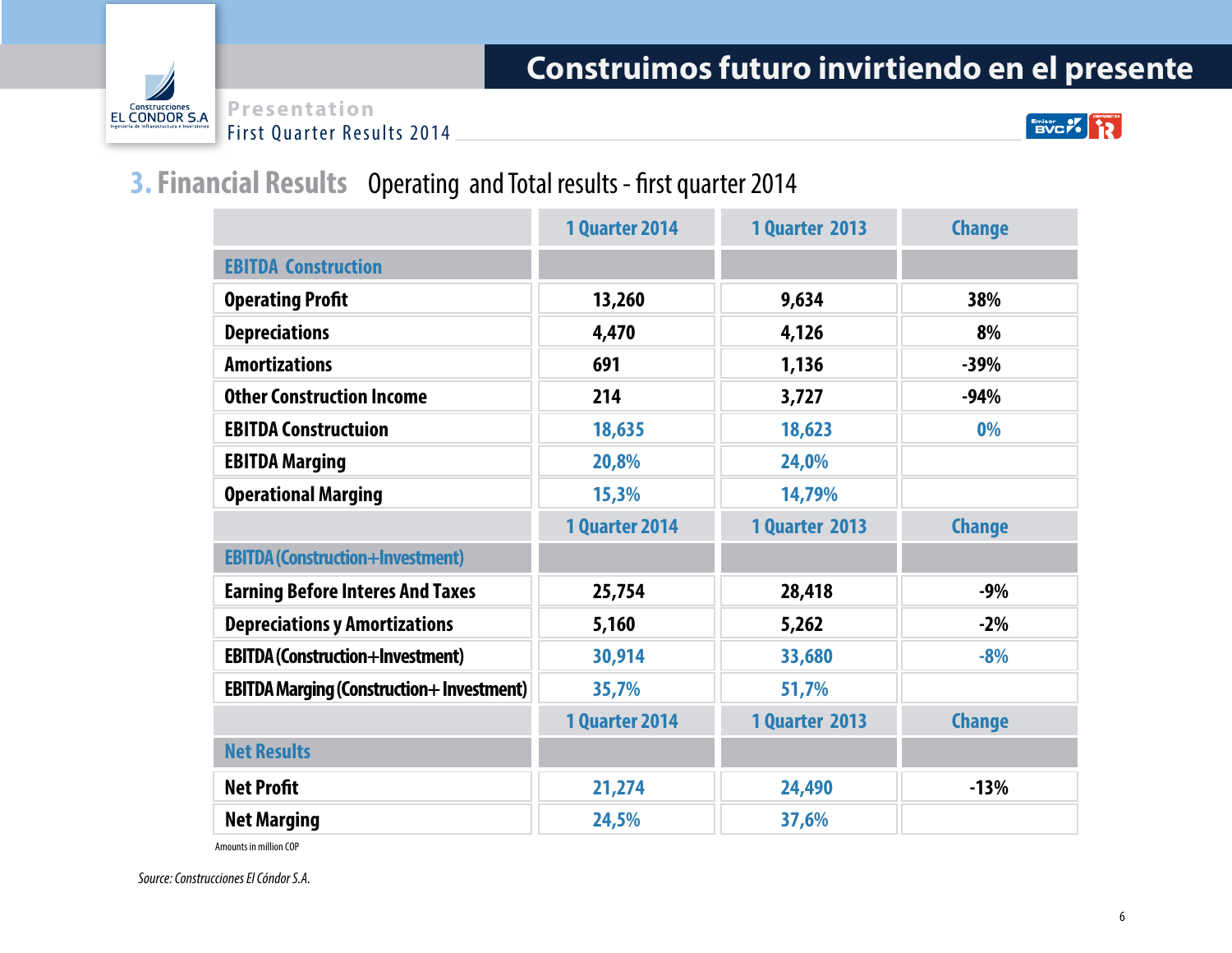

**Emisor OF 12** 

#### **3. Financial Results** Balance Sheet

| <b>Assets</b>             | <b>1 Quarter 2014</b> | <b>1 Quarter 2013</b> | <b>Change</b> |
|---------------------------|-----------------------|-----------------------|---------------|
| <b>Current Assets</b>     | 287,047               | 223,366               | 29%           |
| <b>Non Current Assets</b> | 610,824               | 640,637               | $-5%$         |
| <b>Total Assets</b>       | 897,871               | 864,002               | 3,9%          |

Amounts in million COP

**Current Assets**

Accounts receivable

**Non-Current Assets**

Appreciations

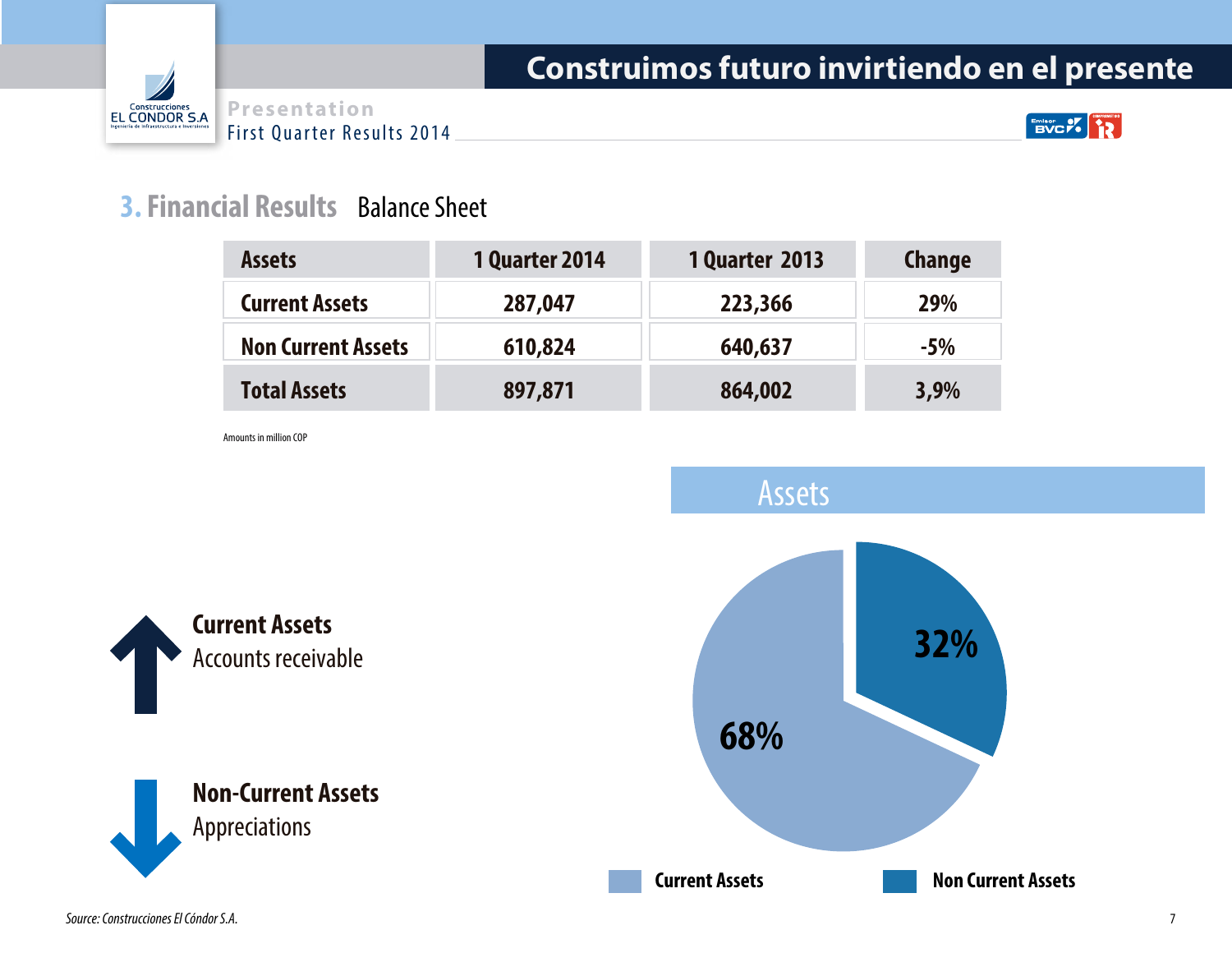

Emiser of  $\sim$ 

#### **3. Financial Results** Balance Sheet

| <b>Debt Profile</b>         | <b>1 Quarter 2014</b> | <b>1 Quarter 2013</b> | <b>Change</b> |
|-----------------------------|-----------------------|-----------------------|---------------|
| <b>Total Debt</b>           | 247,186               | 201,442               | <b>23%</b>    |
| <b>Financial Debt</b>       | 73,126                | 81,633                | $-10%$        |
| <b>Financial Debt Ratio</b> | 8,14%                 | 9,45%                 |               |

Amounts in million COP



| <b>Financial Debt Profile</b> | <b>1 Quarter 2014</b> | <b>1 Quarter 2013</b> | <b>Change</b> |
|-------------------------------|-----------------------|-----------------------|---------------|
| <b>Short Term</b>             | 37,147                | 43,784                | $-15%$        |
| <b>Long Term</b>              | 35,978                | 37,850                | $-5\%$        |

Amounts in million COP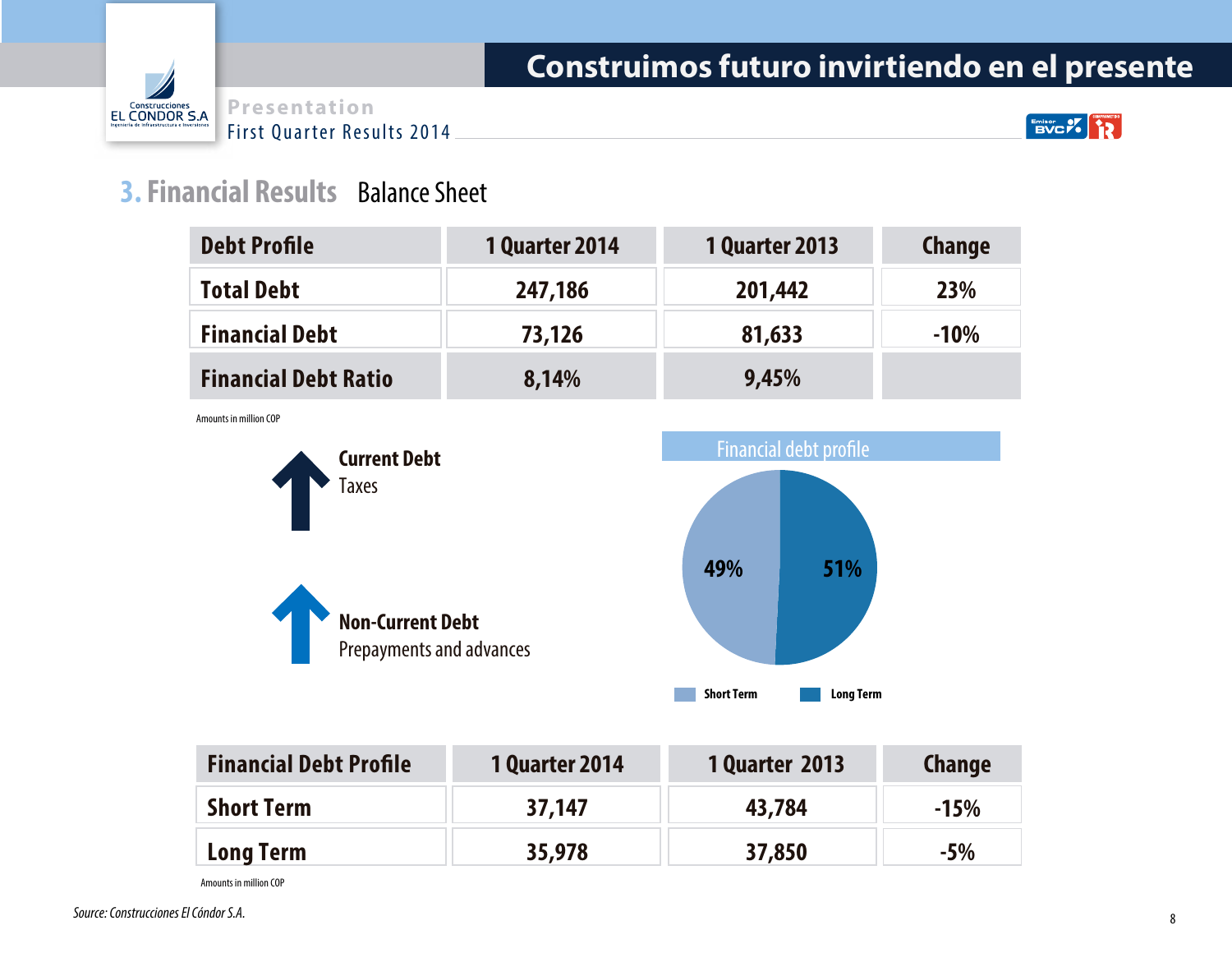



**Emison OVE** 

#### **3. Financial results** Balance Sheet

| <b>Equity</b>                | <b>1 Quarter 2014</b> | <b>1 Quarter 2013</b> | <b>Change</b> |
|------------------------------|-----------------------|-----------------------|---------------|
| <b>Total Equity</b>          | 650,685               | 662,560               | $-2%$         |
| <b>Total Debt and Equity</b> | 897,871               | 864,002               | 4%            |

Amounts in million COP

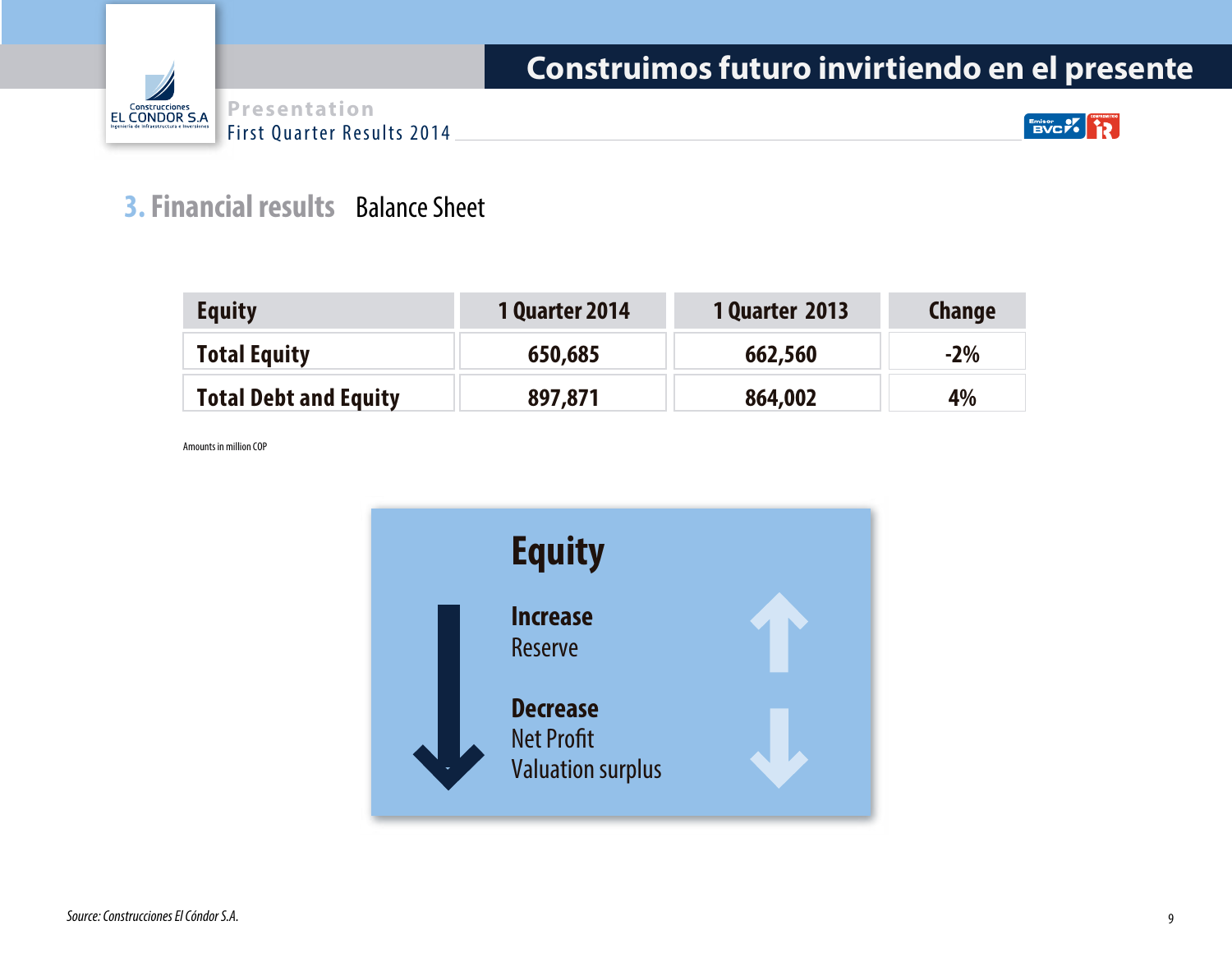



 $\mathbf{BUC}$ **AD** 

#### **4. Construction** Backlog - balance of works hired and works to be implemented

| <b>Backlog (December 2013)</b>                     | 931,411  |
|----------------------------------------------------|----------|
| <b>Contracts Termination (-)</b>                   | 0        |
| <b>Backlog Adjustments March 2014 (-)</b>          | 0        |
| Operating Revenues (as of March 2014) (-)          | -86,682  |
| Other Construction Revenues (as of March 2014) (-) | $-2,779$ |
| New Contracts (as of March 2014) $(+)$             | 39,534   |
| <b>Backlog Accumulated March 2014</b>              | 881,484  |



Amounts in million COP



#### **Historical Backlog**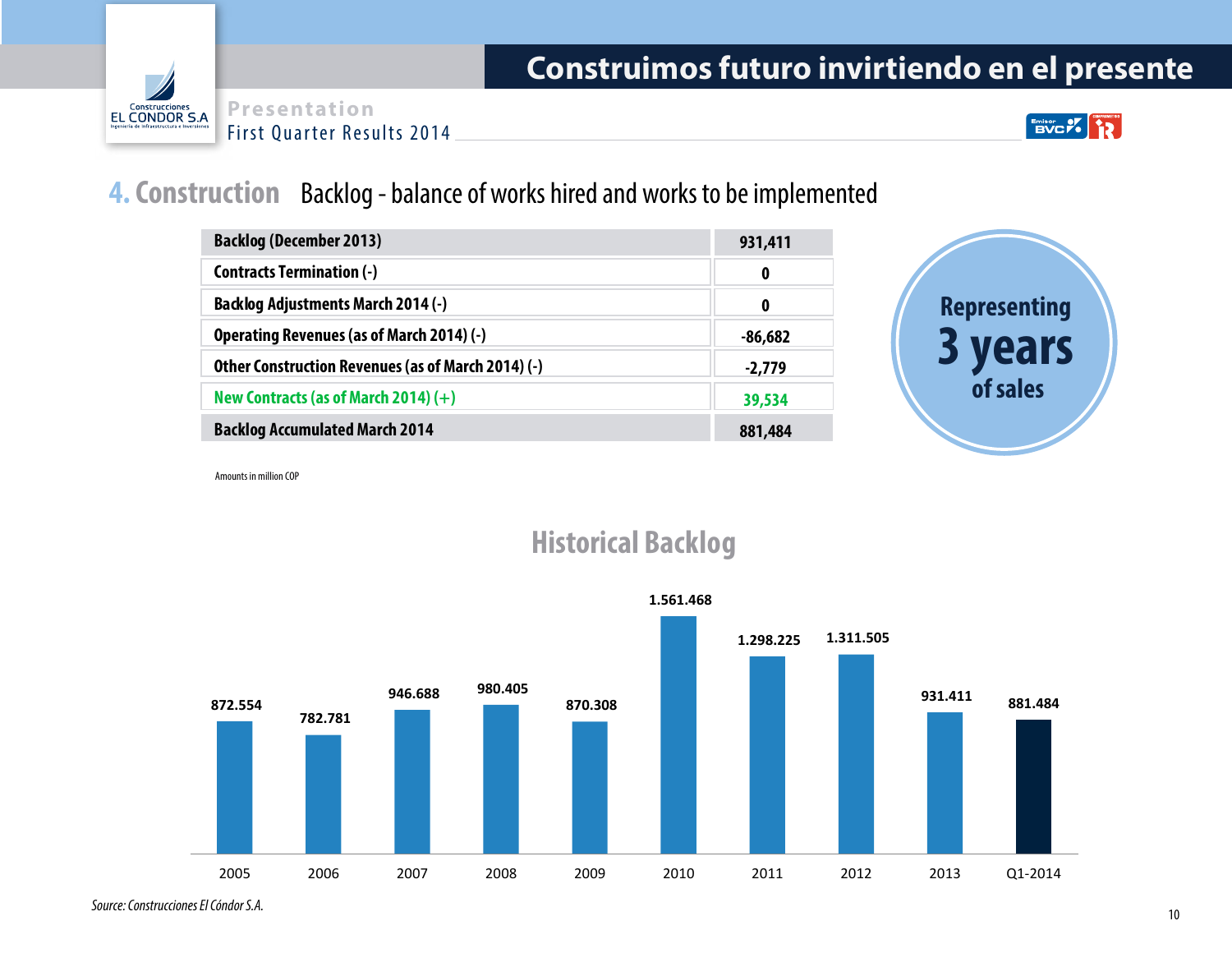

Emisor **PV R** 

#### **4. Construction** Backlog structure





Fuente: Construcciones El Cóndor S.A.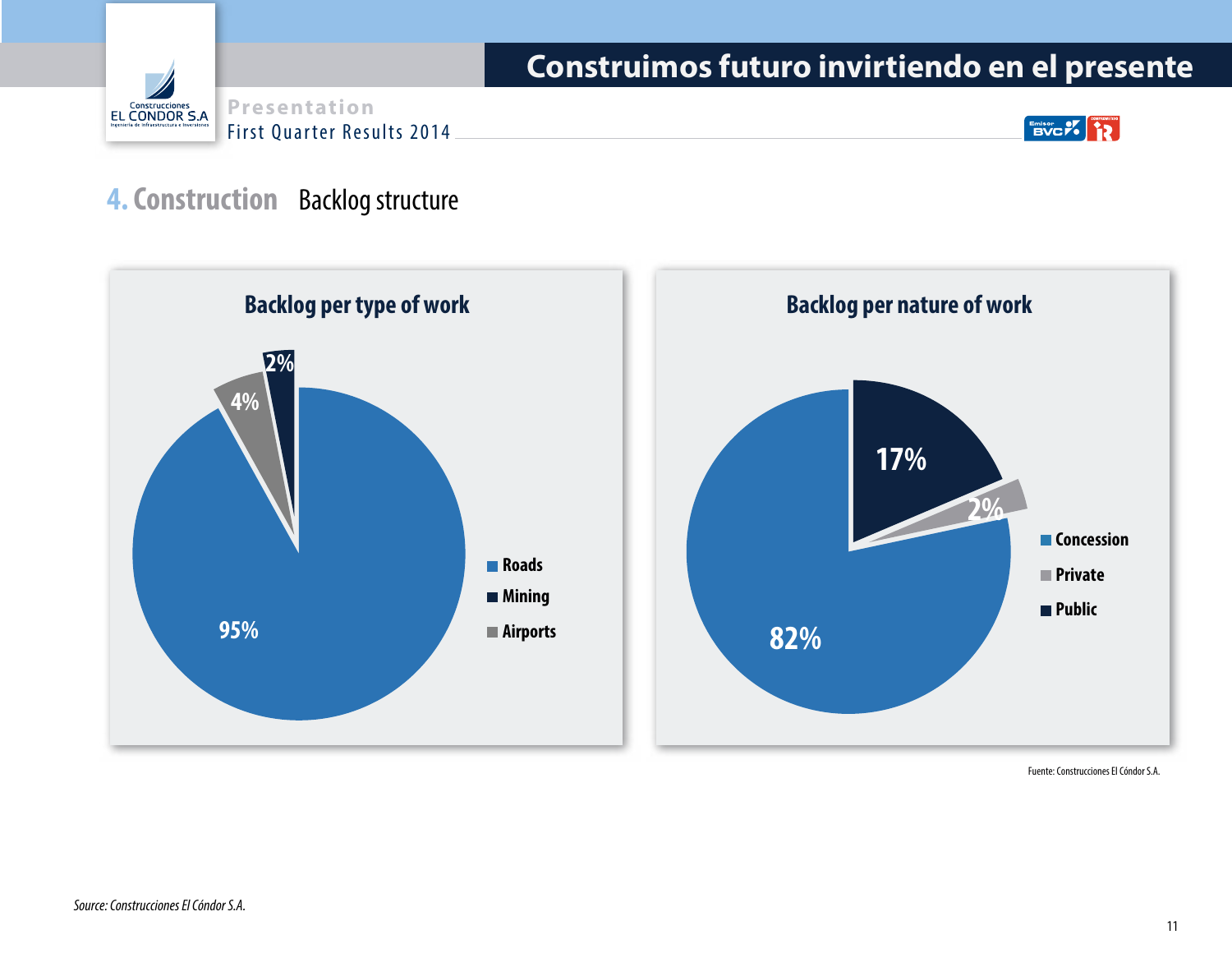

#### **4. Construction** Backlog implementation



**35% - 40%**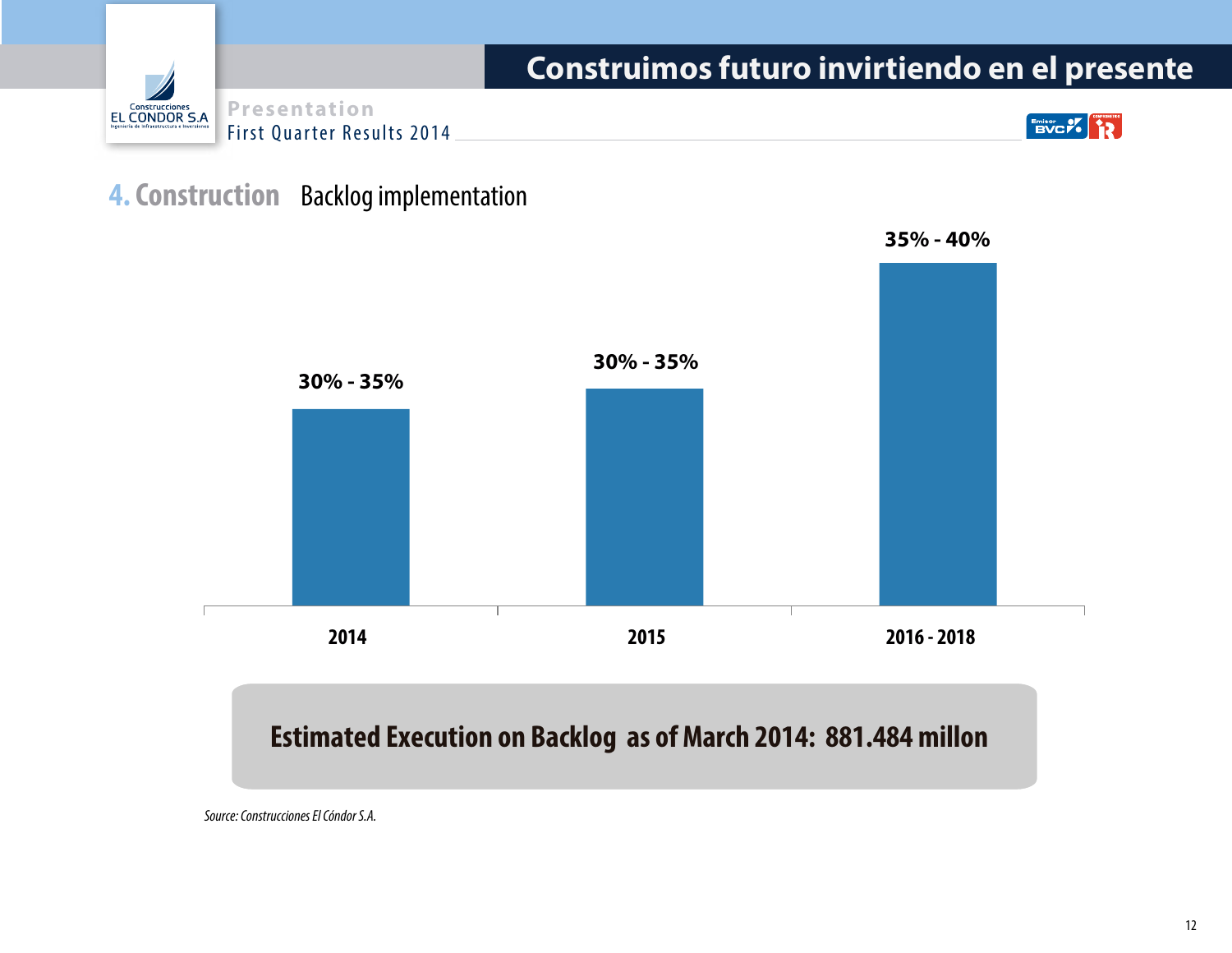





#### **5. Investment Portfolio**

#### Concession Aeropuerto El Dorado (Bogotá) Share 15%



*Source: Construcciones El Cóndor S.A.*

- The Board of Directors of OPAIN appointed as CEO Andrés Ortega replacing Juan Alberto Pulido.
- Continuing with the expansion and modernization of the El Dorado International Airport, OPAIN SA began on January 24 the works of upgrading and expansion of access roads to the airport North Side, between the pedestrian bridge at 103 road and the airlift.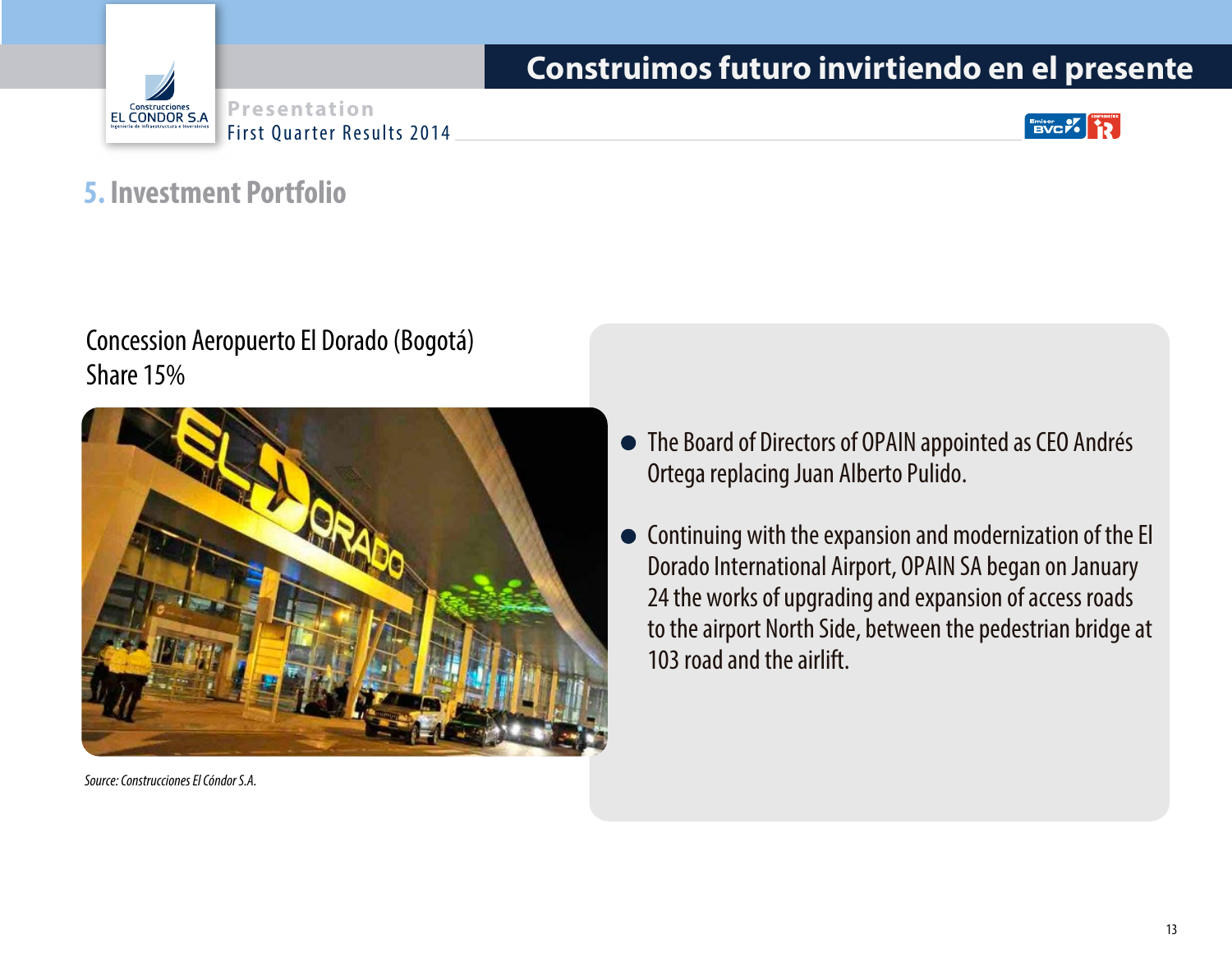





#### **5. Investment Portfolio**

Concession Aburrá Norte S.A.S (Hatovial S.A.S)-Antioquia Share: 21,1%



National Agency of Environmental Licenses (ANLA) approved an amendment to the environmental license for the Barbosa - River Crossing (Meadow) by resolution 856 of 2013, whereby the construction of this corridor began in firm, whose works shall finish within about 24 months.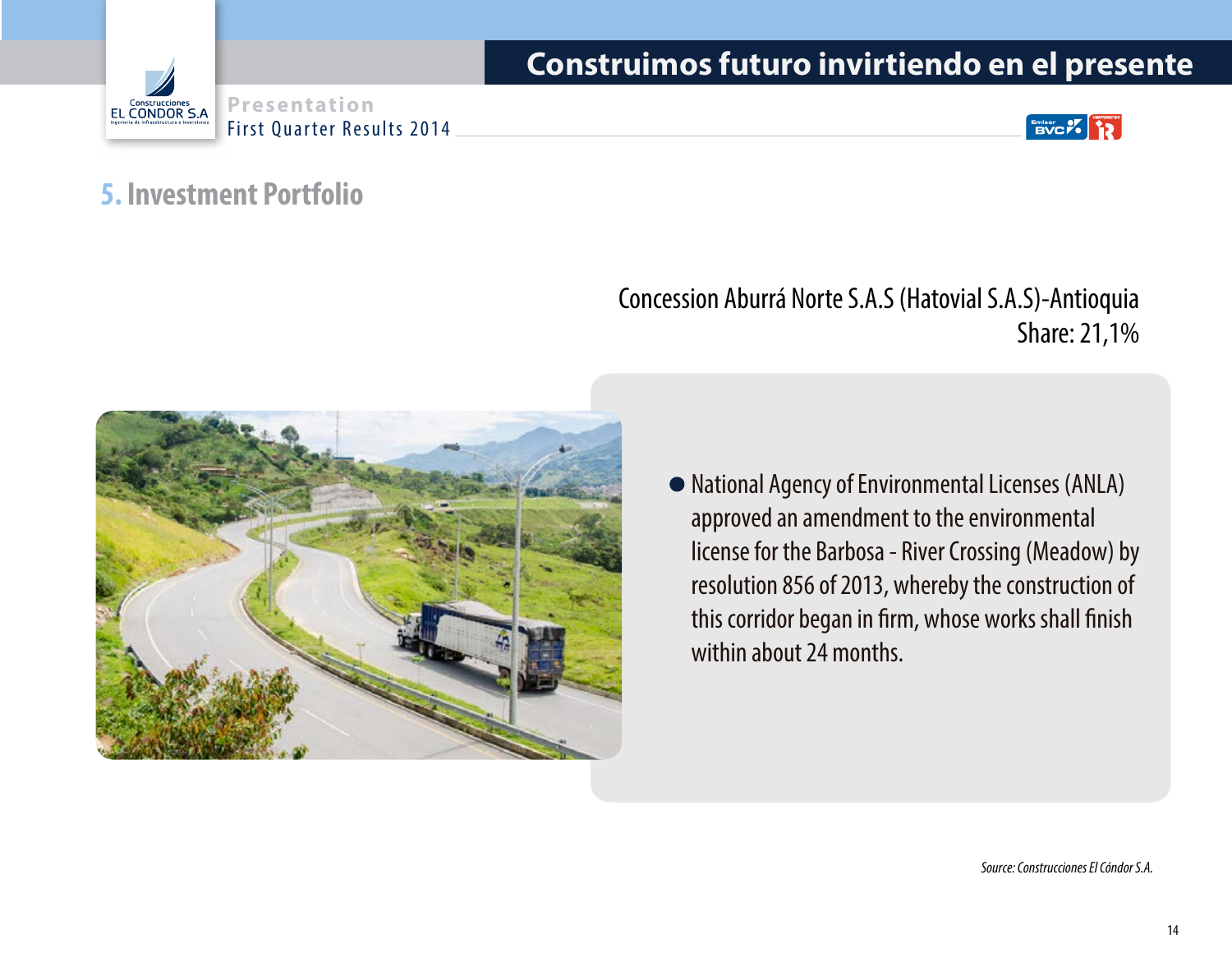





#### **5. Investment Portfolio**



Concession Vías de Las Américas S.A.S- North of Colombia Share: 33,3%

- During the quarter, beginning the activities of Work Contract No. 275 of 2013 was signed on 18 December with the Adaptation Fund for \$ 46.242.714.277.
- The Concessionaire Vias de las Americas in compliance outlined in paragraph b of Section 6.04 of the 2010 Concession Agreement 008, 2010, deposited on Friday 28 February, the sum of \$ 6,311,383,080.00 COP in the said Premises Sub Account trust, this in order to take on the additional costs to the Premises and Compensation estimated value up to 20% of the value originally estimated for this category.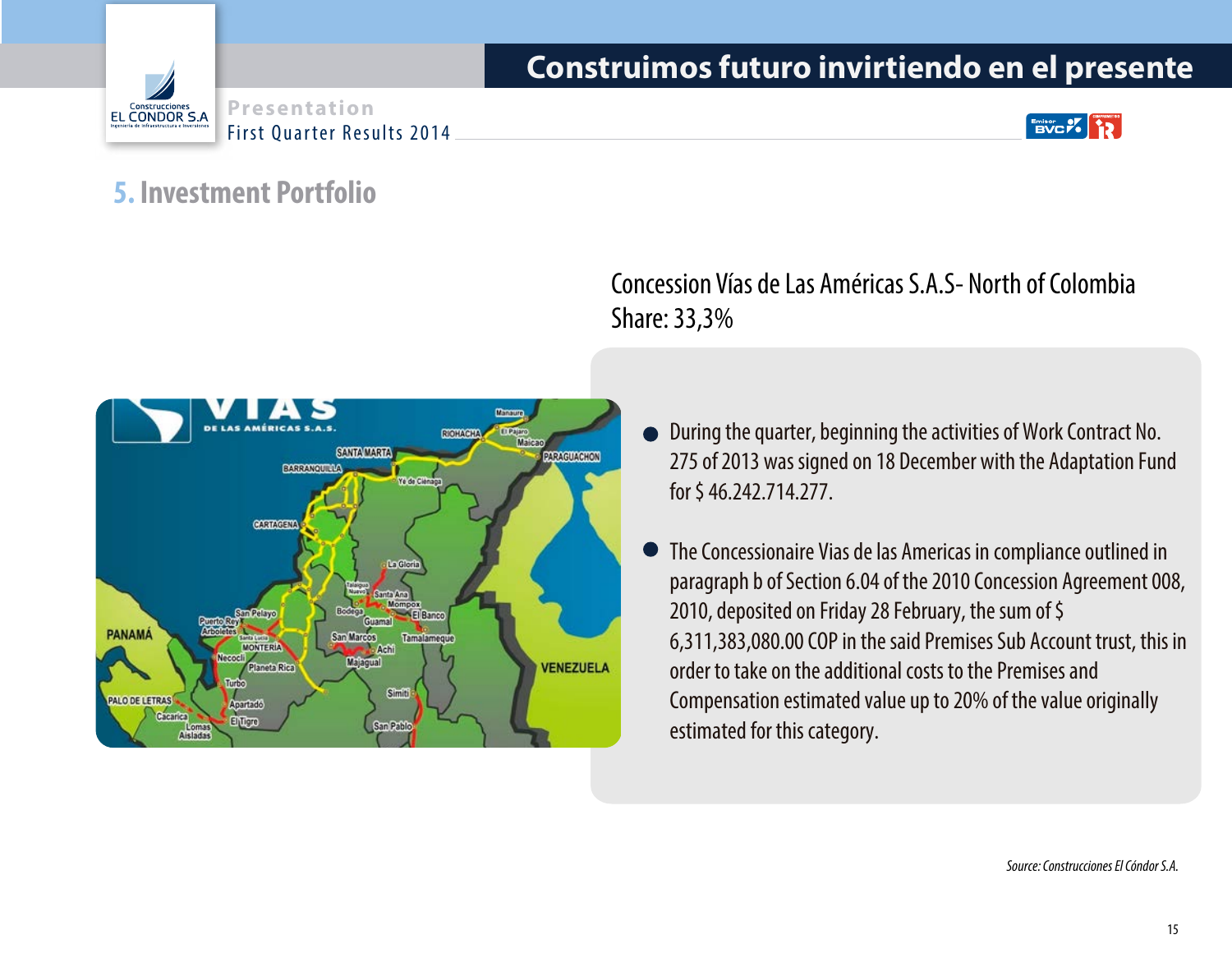



#### **5. Investment Portfolio**



#### Concession Túnel Aburrá – Oriente. Antioquia Share 12,5%

- **By Resolution No. 112 0874 on Friday March 14,** 2014, the amendment to the environmental license Tunel de Oriente was approved. .
- The project is in the stage of recovery, the amendment to the environmental license was approved and works are expected in the second half of the year.
- We are working together with the government in an advertising campaign to introduce the project.
- With the Government's established a working group to assess the adjustments referred to the contract nancial model and activation of the contingency fund mechanism, and reflect on a otrosí the conditions for the revival of the project.

#### Concession Santa Marta Paraguachón.-Magdalena and Guajira Share 2,97%.

- During the first quarter of 2014, the behavior of the number of vehicles that passed through the line, showed an increase of 7.49% over the same period last year.
- The toll collection shows an increase of 11.85% in the first quarter of 2014 compared to the same period last year.
- The concessionaire advance in works to operate the project in accordance with the extent provided in the contract, the basic rules of supply and operation.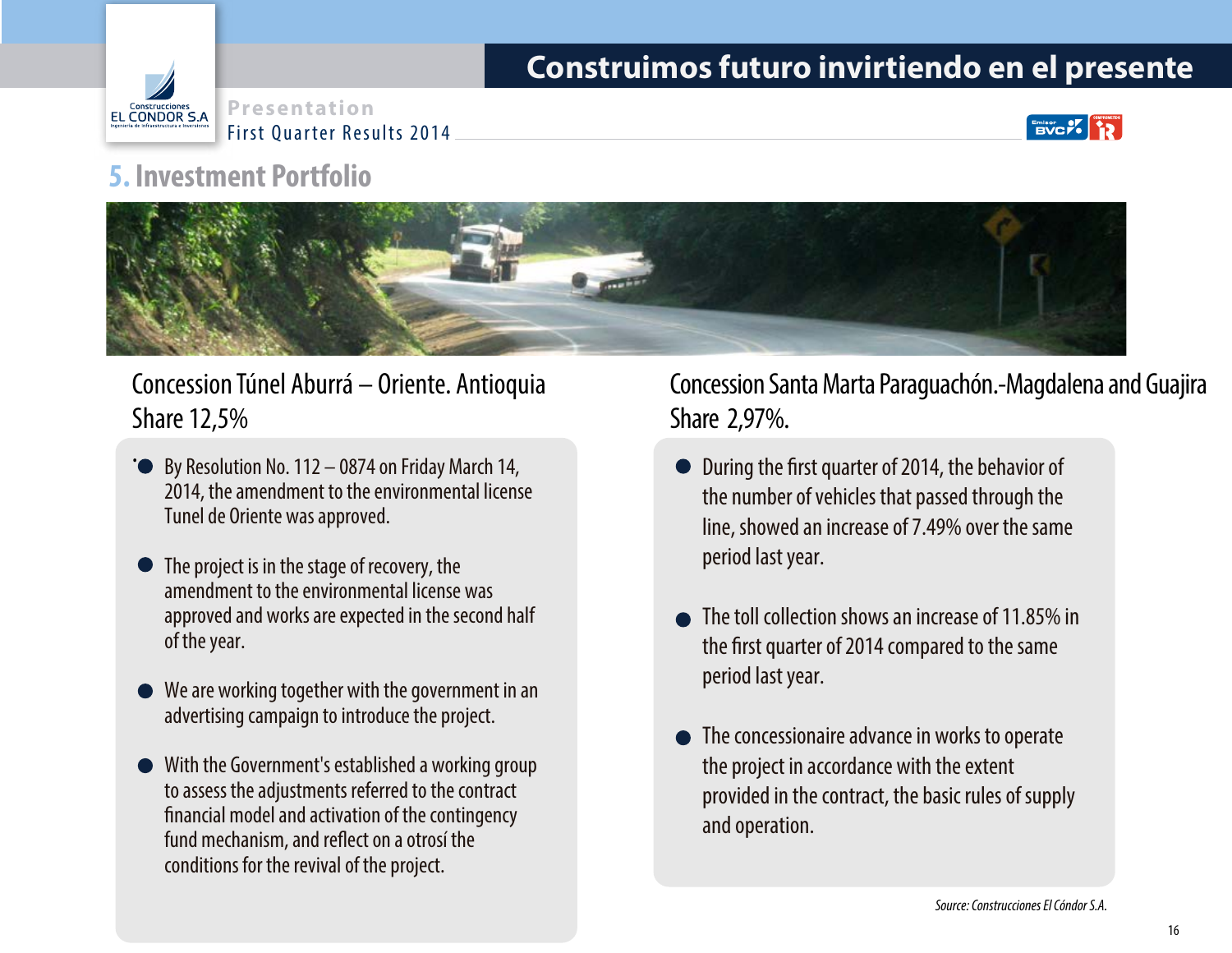





#### **6. Pipeline**

#### 4G-ANI-Projects under bid

| <b>Pre-qualification oh Eartly Victories</b> | Total Amount COP million | % El Cóndor |               | Process Status Tender closing estimated date | <b>Estimate award date</b> |
|----------------------------------------------|--------------------------|-------------|---------------|----------------------------------------------|----------------------------|
| Vía al mar y circunvalar de la Prosperidad   | 554,710,                 | 27%         | En Licitación | 27/05/2014                                   | 02/06/2014                 |
| Autopista al Río Magdalena 2                 | 2,093,491                | 22%         | En Licitación | 03/06/214                                    | 16/07/214                  |
| <b>Total Amount</b>                          | 3,648,201                |             |               |                                              |                            |
| Amount Cóndor                                | 880,340                  |             |               |                                              |                            |

#### 4G-ANI-Proyectos on award

| On award                      | Total Amount COP million | % El Cóndor | <b>Process Status</b>        | Tender closing estimated date | <b>Estimate award date</b> |
|-------------------------------|--------------------------|-------------|------------------------------|-------------------------------|----------------------------|
| Autopista Conexión Pacífico 2 | .537.178                 | 21%         | ∣En Espera de adiudicación ∣ | 29/04/2014                    | 17/06/2014                 |
| <b>Amount Cóndor</b>          | 322,807                  |             |                              |                               |                            |

#### 4G-ANI-Projects in pre-conditions

|    | <b>Pre-qualification oh Eartly Victories</b> | <b>Total Amount COP million</b> | % El Cóndor | <b>Process Status</b> |
|----|----------------------------------------------|---------------------------------|-------------|-----------------------|
| 6  | Pasto - Rumichaca                            | 2,057,016                       | 30%         | <b>En Prepliegos</b>  |
| 7  | Santana - Mocoa - Neiva                      | 1,740,423                       | 30%         | <b>En Prepliegos</b>  |
| 8  | Popayán - Santander de Quilichao             | 1,697,430                       | 25%         | <b>En Prepliegos</b>  |
| 9  | Autopista Magdalena 1                        | 3,381,947                       | 17%         | <b>En Prepliegos</b>  |
| 10 | <b>Autopista al Mar 2</b>                    | 2,220,473                       | 45%         | <b>En Prepliegos</b>  |
| 11 | Autopista al mar 1                           | 2,787,430                       | 20%         | <b>En Prepliegos</b>  |
|    | <b>Total Amount</b>                          | 13,884,719                      |             |                       |
|    | <b>Amount Cóndor</b>                         | 3,706,379                       |             |                       |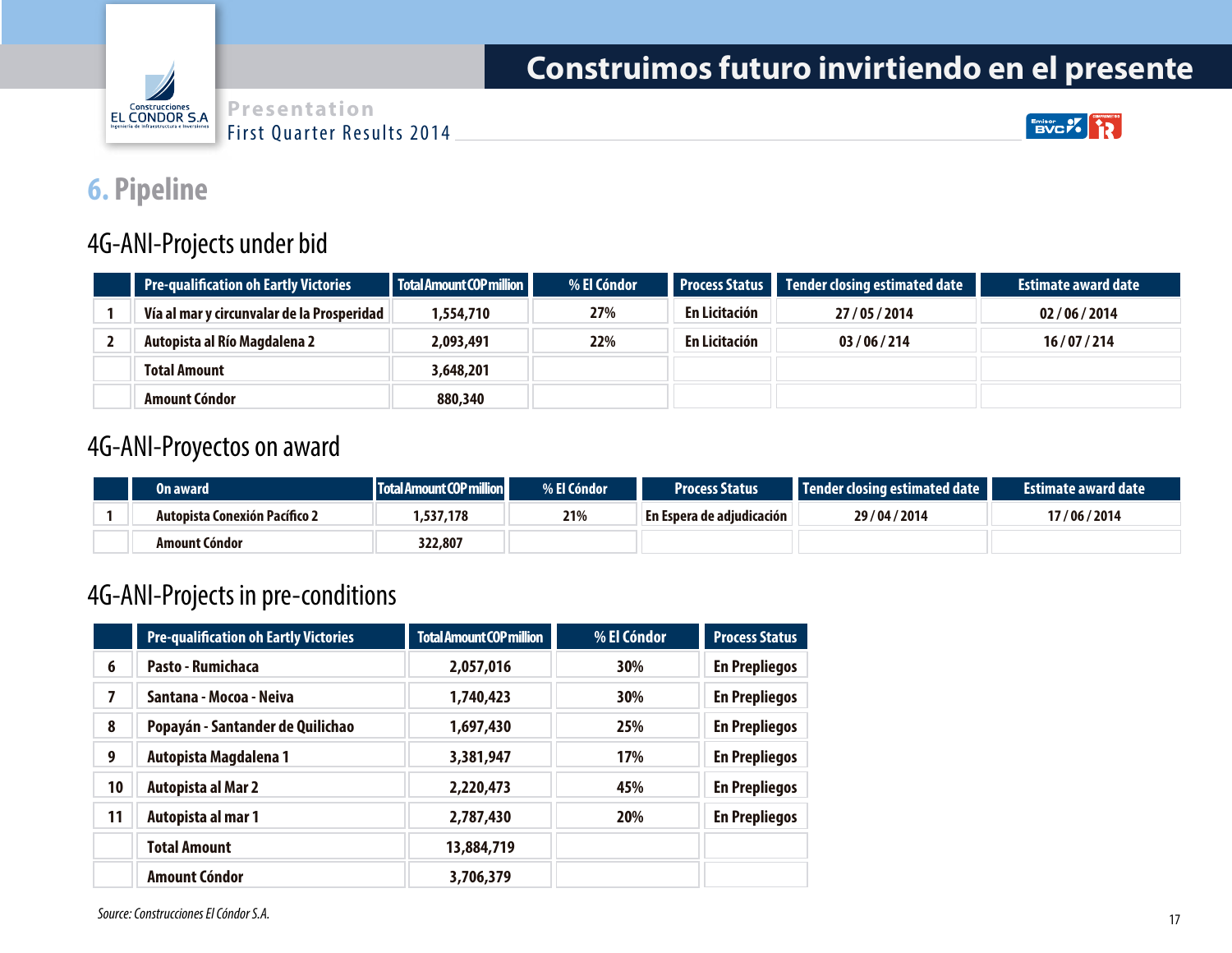



#### **6. Pipeline**

#### PPP - CONDOR

#### **I.Cesar Guajira Road Connection – Currently in feasibility stage**

- Complete restructuring and revision by ANI
- Initial presentation of the project to business associations, mayors' offices, and governors' offices of Cesar and Guajira
- Capex estimated investment in infrastructure: \$311.599 million
- Share of Construcciones El Cóndor S.A.: 100%

#### **II. Los Llanos Highway – Currently in feasibility stage**

- Complete restructuring and revision by ANI
- Capex –investment in infrastructure: \$1.16 billion pesos
- Share of Construcciones El Cóndor S.A.: 11%

#### **III. Antioquia Bolívar Road Connection - Currently in feasibility stage**

- Began feasibility stage
- Technical and financial structuring Lead. Delivery ANI-May.
- Capex –estimated investment in infrastructure: \$515.000 million
- Share of Construcciones El Cóndor S.A.: 100%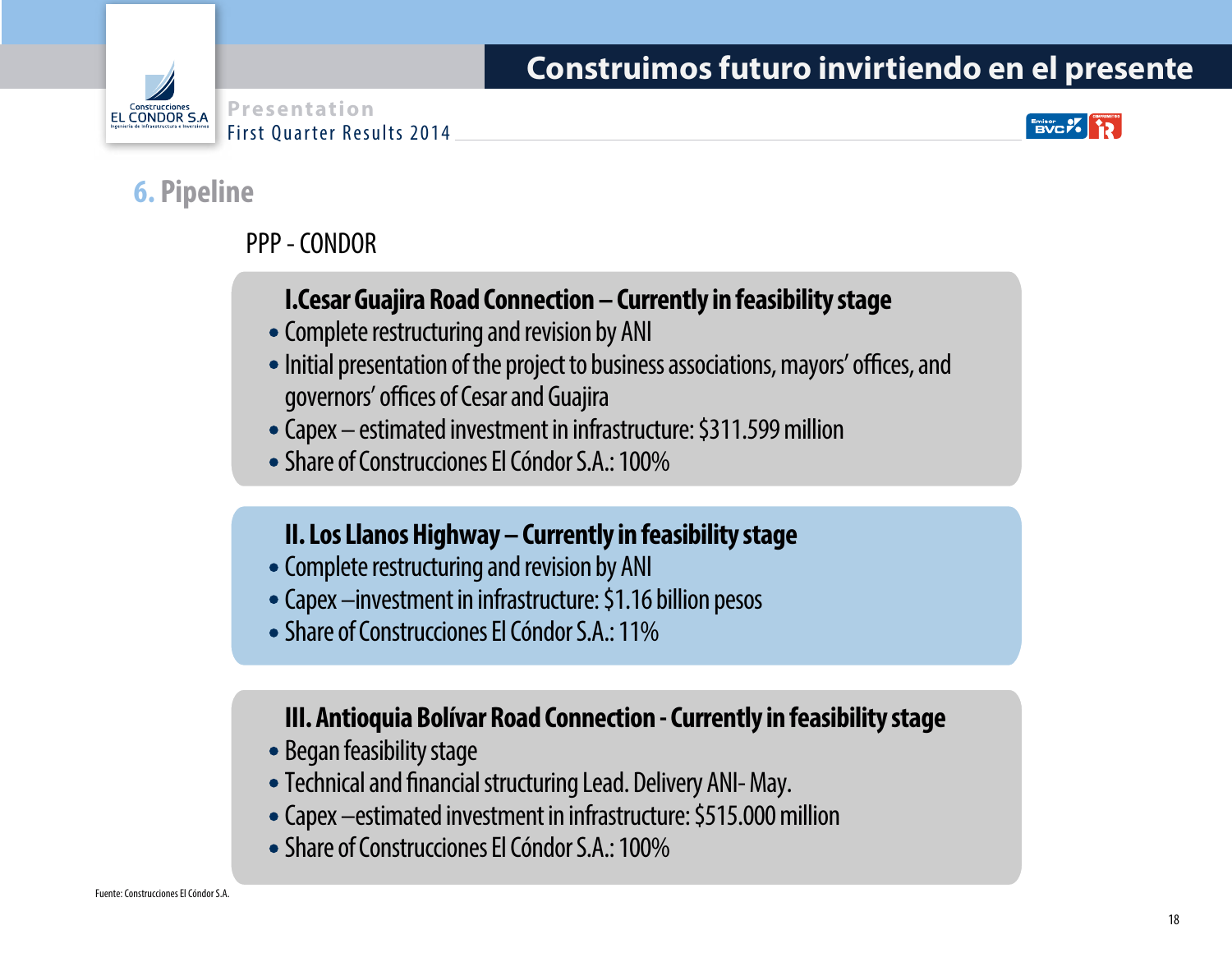

Emisor 2% P

#### **7. Ownership structure and free float evolution**



#### **Ownership structure as of March 2014**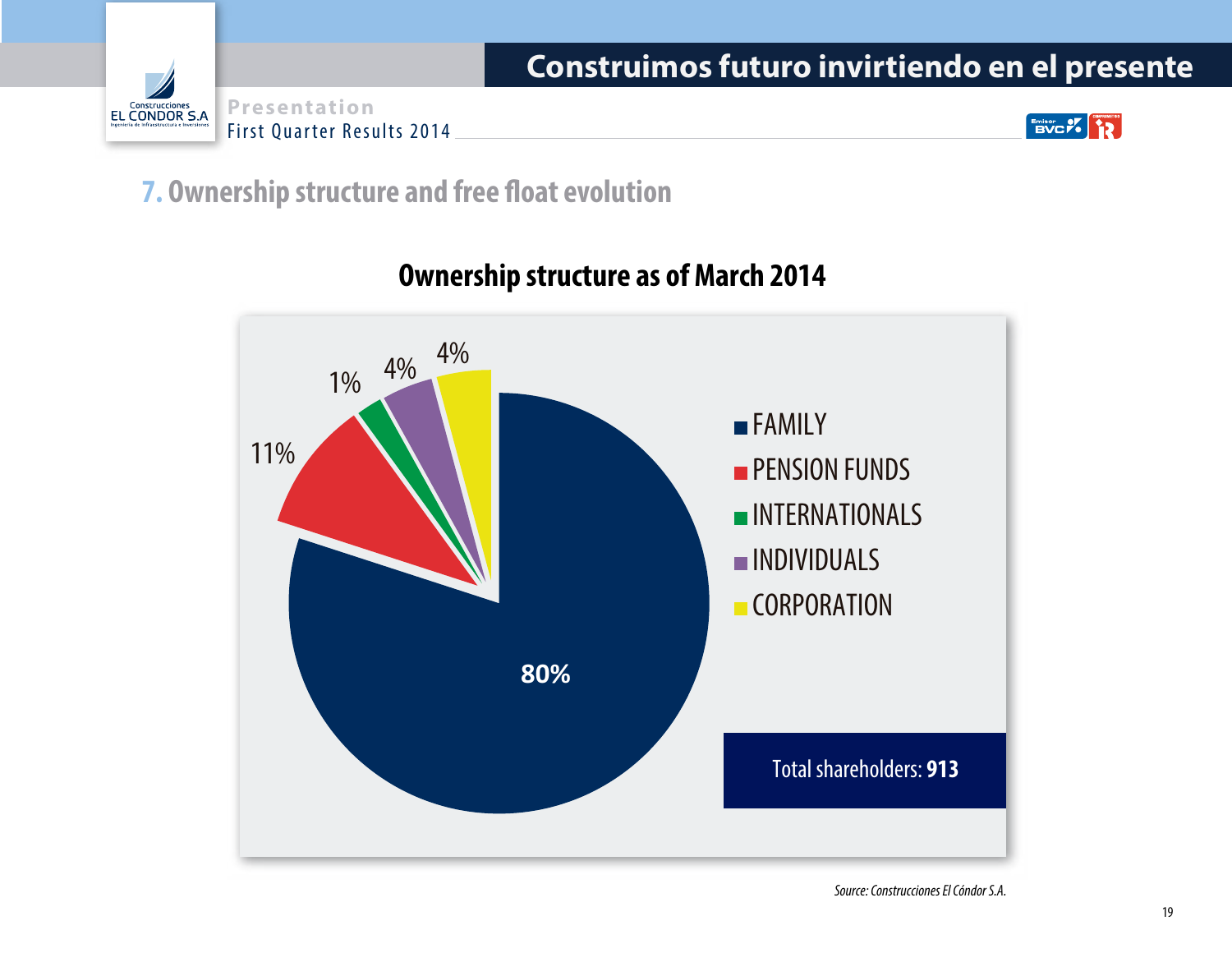

**EMISON CYCLE** 

**7. Ownership structure and free float evolution** 

#### Free float composition (20%) as of March 2014

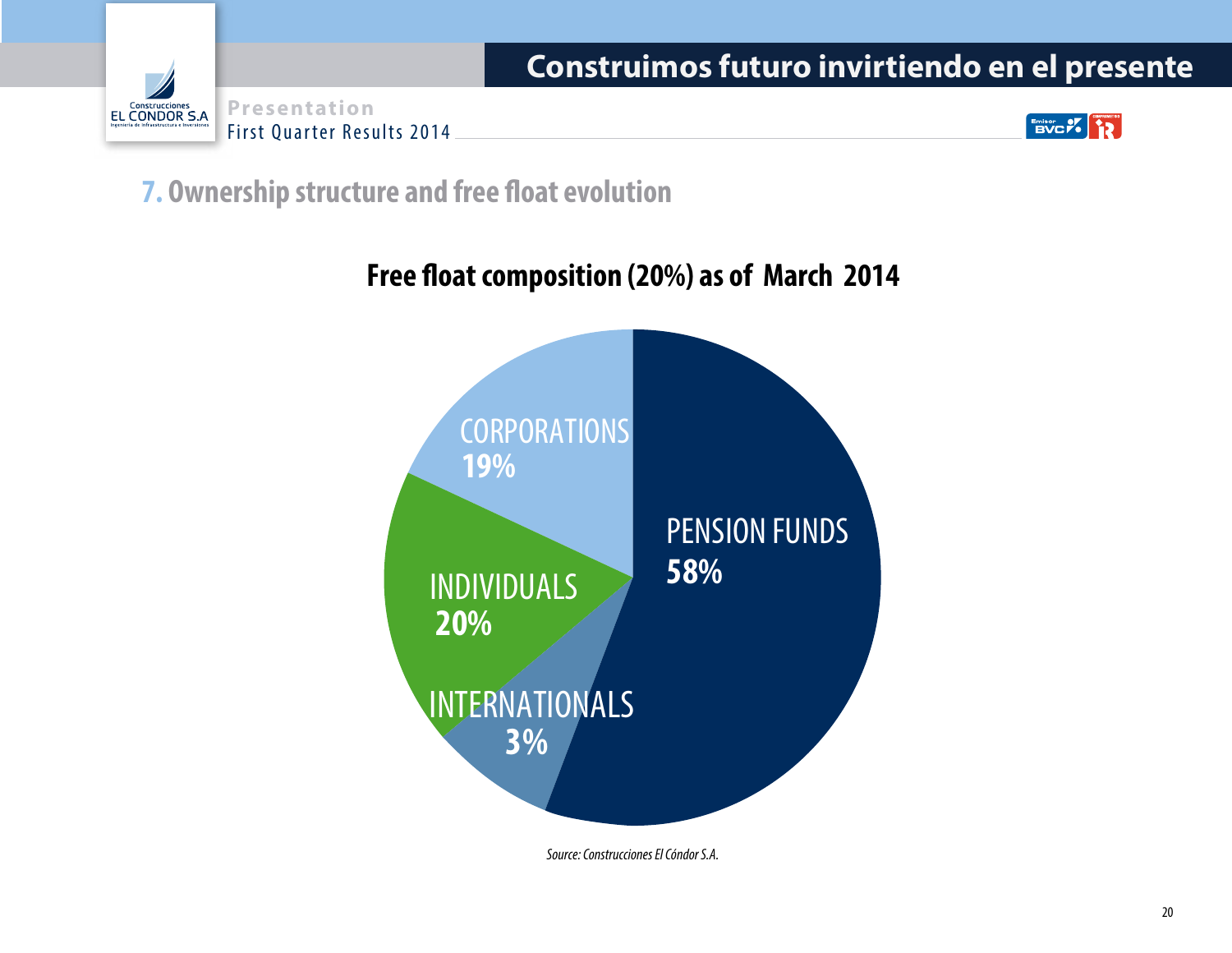

**EMISOR PV** 

**7. Ownership structure and free float evolution** 

11% 23% 38% 27% 57% 3% 20% 19% 0% 10% 20% 30% 40% 50% 60% 70% PENSION FUNDS INTERNATIONALS INDIVIDUALS CORPORATIONS ■ % Shares april 2012 ■ % AShares march 2014

#### **Free float evolution as of March 2014**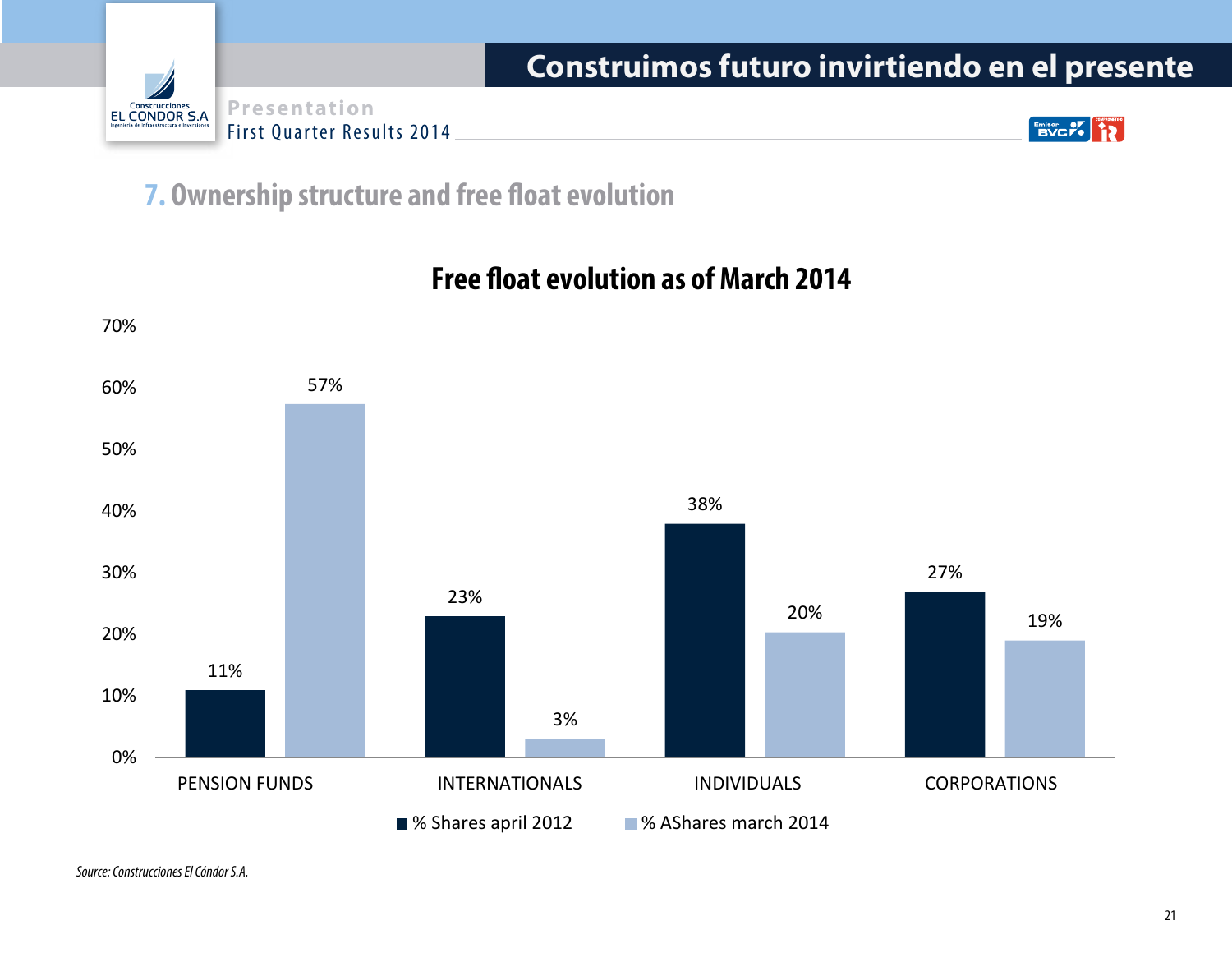**Presentation** Construcciones<br>EL CONDOR S.A First Quarter Results 2014

**Emisor PV** 

#### **8. Share performance**

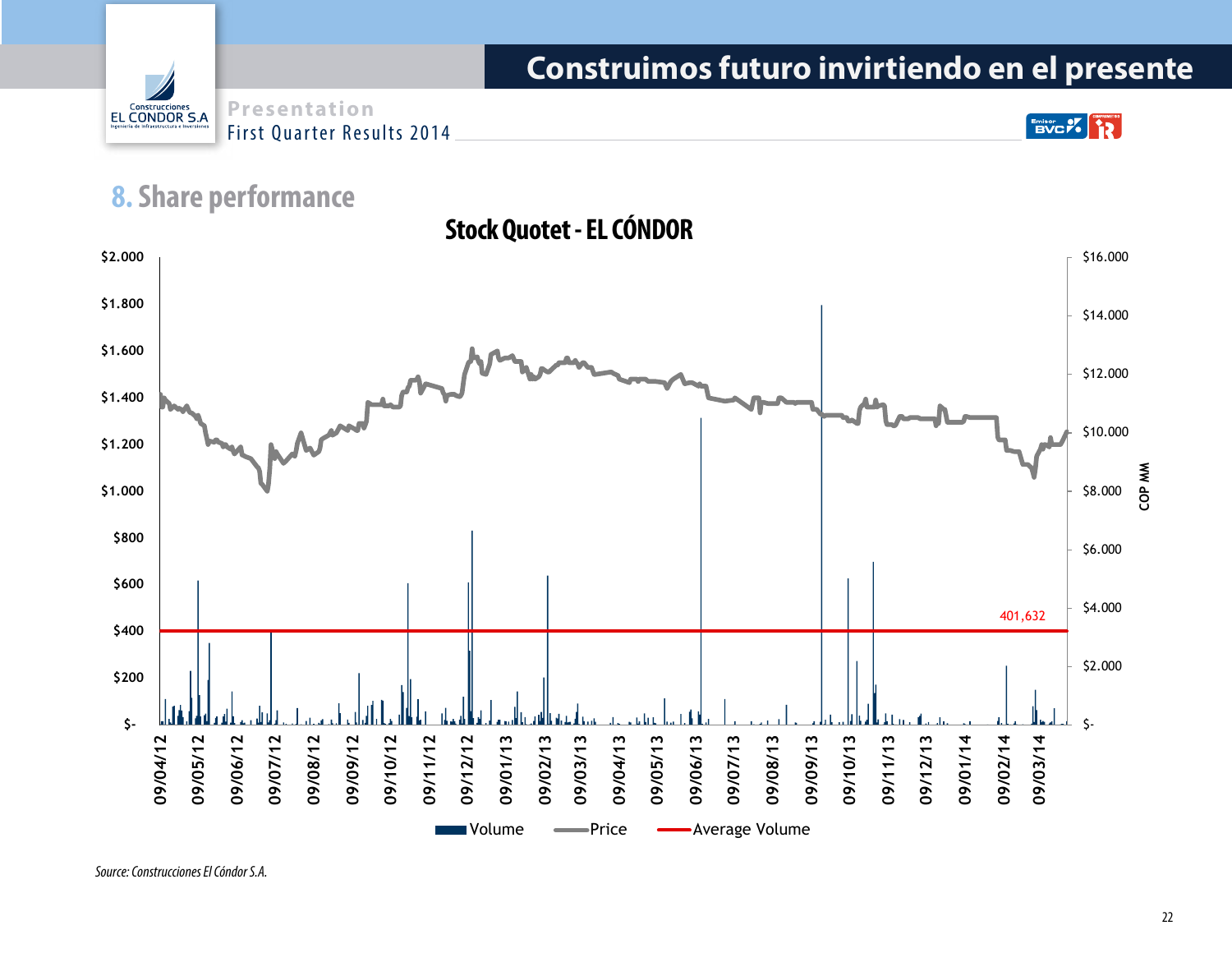**Presentation** Construcciones<br>EL CONDOR S.A First Quarter Results 2014

#### $\left[\begin{array}{c}\n\text{Fmlsor} \\
\text{BVC} \\
\end{array}\right]$  $\bullet$

#### **8. Share performance**

#### **El Cóndor Vs Colcap**



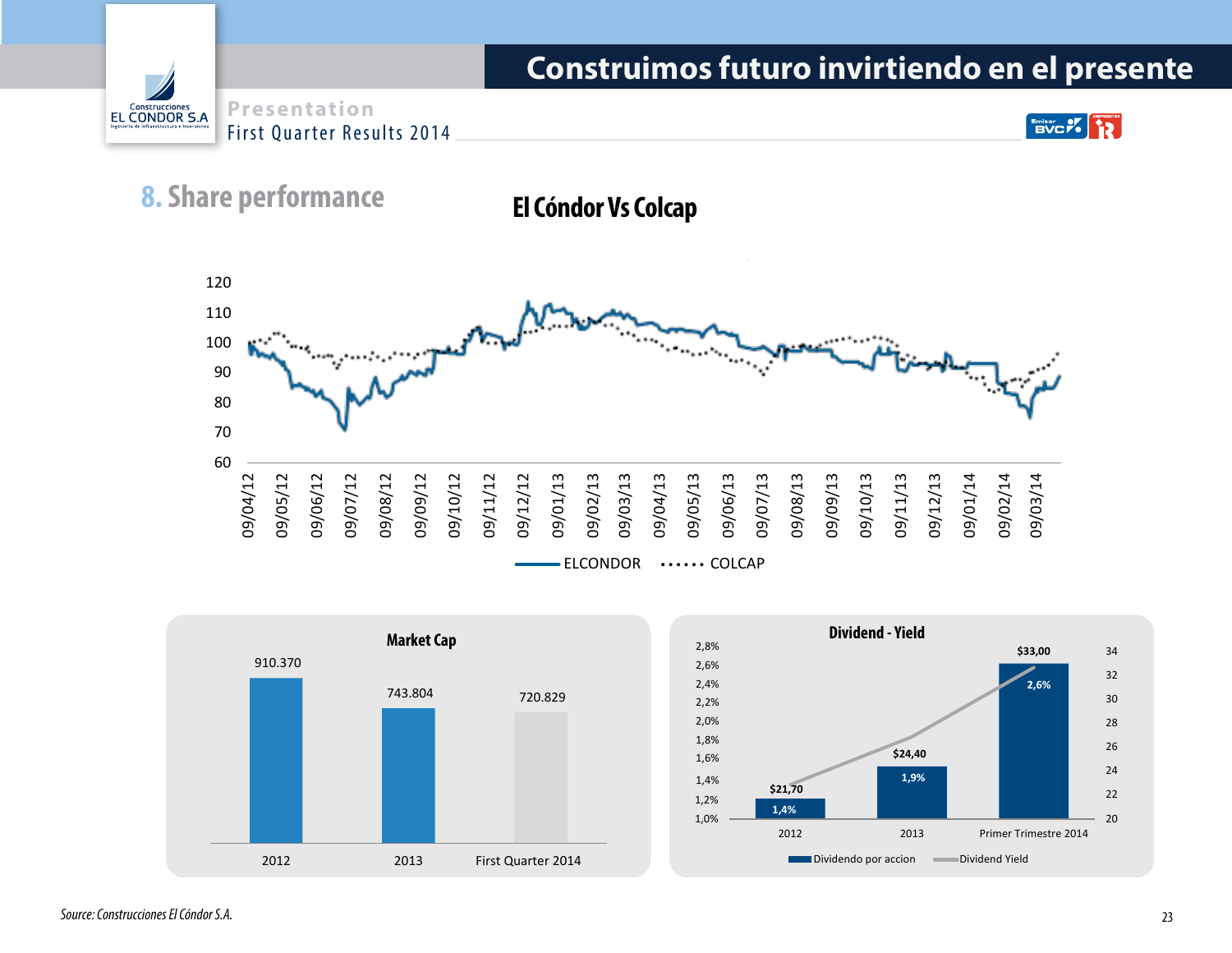



**9. Events after the financial closure** 

- We remain committed and working to participate in the 4G program, for which we continue preparing tenders for 8 prequalification in which the group that we were given part.
- Additionally we move forward in the process to achieve the closure of 3 projects of private initiative PPPs, which are currently under study at the ANI.
- The board of directors at a meeting of 28 April 2014 authorized legal representatives to apply for a credit up to \$ 30,000 million COP in order to achieve the activities of the ordinary course of business (working capital).